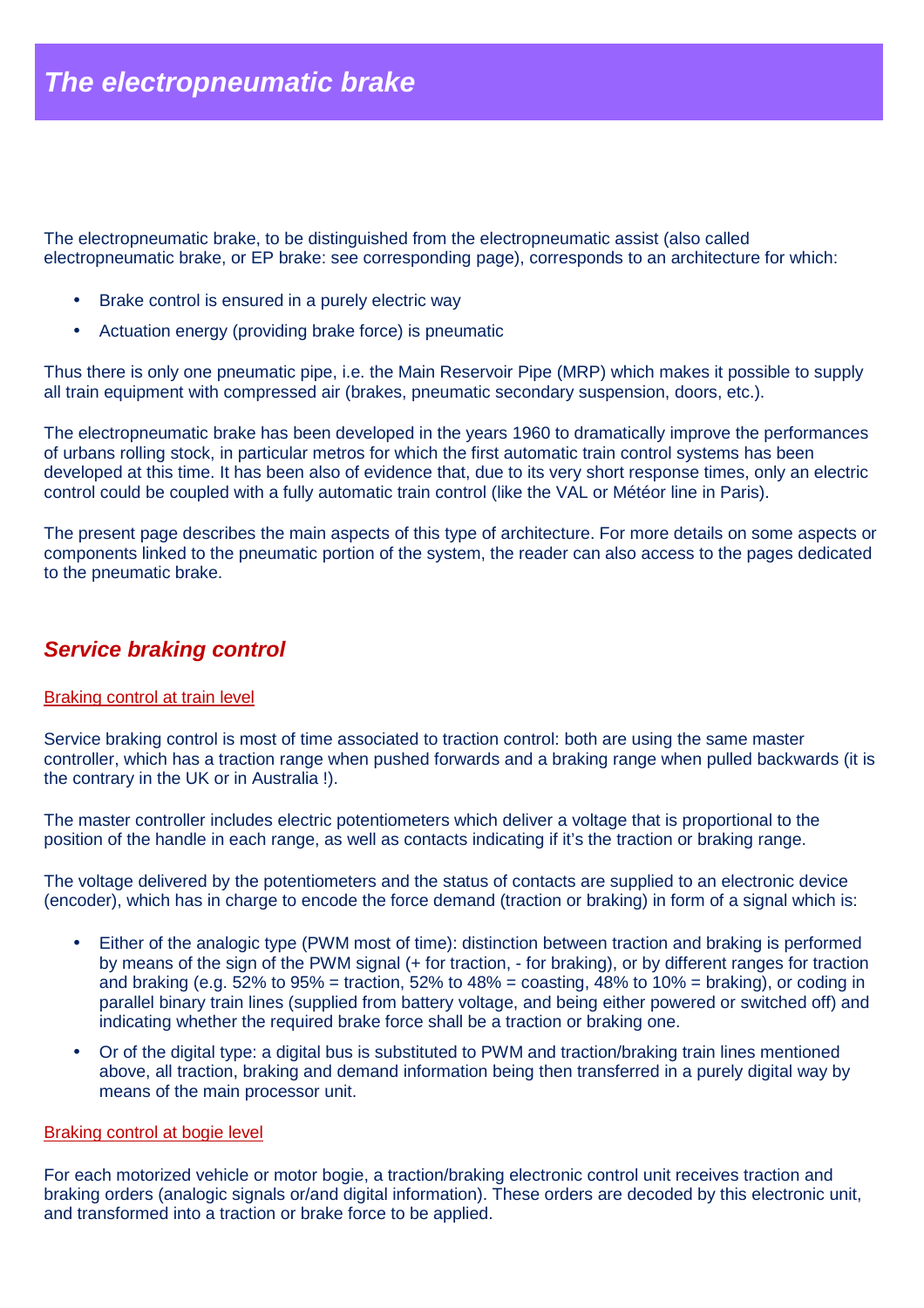Internal algorithms then decide, in case of braking, to require first the dynamic brake, then the mechanical brake as a complement. This mechanical brake complement can be determined locally for the bogie itself (local blending), or being determined from a demand calculated by a central management unit (main processor unit of the digital bus, global blending). If a mechanical brake complement is required on the concerned motorized vehicle or motor bogie, the demand is transferred to an electronic unit dedicated to mechanical brake control.

For each trailer vehicle or bogie, an electronic brake control unit also receives traction and braking orders (analogic signals or/and digital information). These signals are decoded by this electronic unit and transformed into a brake force to be applied (in this case: no action in traction phase). In case of local blending, internal algorithms decide to apply or not a brake force according to predefined blending strategies; in case of global blending, the brake demand to apply is received for the central management unit and applied as it is.

Brake force correction according to the vehicle load can be performed:

- Either by measuring the load by means of potentiometric sensors, installed between the car body and a bogie, and measuring the deflection of the car body; these sensors are interfaced with one of the electronic units of the vehicle or with the digital bus, which makes it possible to calculate the global load and, in the case of a local blending strategy, to transfer it back to the other electronic units.
- Or by measuring the pressure in the air bags of the pneumatic secondary suspension.
- Or by means of a deceleration control: brake demands issued by the traction/braking master controller are transformed into a deceleration, which shall be obtained for any load of the vehicle; Control units (central management unit or local electronic control units) then increase the brake forces until the required deceleration is reached, the latter being permanently calculated by derivation of the speed value vs time.

Brake demand is the eventually corrected by the wheel slide protection function (adaptation to available wheelrail adhesion).

Each local electronic control unit will then controls an electropneumatic transducer, in order to transform the brake demand into a pneumatic pressure. There are two types of transducers:

- The modérable magnet valve: the output pressure is a function of the supply current.
- The analogic converter: the output pressure is controlled by means of two on-off type magnet valves (one for filling, one for venting) controlling the pressure in a very small reservoir, a pressure sensor making it possible for the electronic unit to control both magnet valves for fine tuning of the pressure in the reservoir.

The control pressure issued by the transducer is delivered to a relay valve, which in turn supplies the brake cylinders of the vehicle or bogie.

# **Emergency braking control**

## Braking control at train level

Emergency braking control is totally distinct from the service braking control, in order to guarantee higher safety and availability levels. Control is performed by means of an emergency loop which runs all along the train, and is looped at the level of the last bogie and runs back towards train front end. In case of multiple unit operation, the loop is automatically reconfigured to be looped at the level of the last bogie of the rear trainset.

The emergency loop is permanently powered, being supplied directly from the batteries. Initiation of emergency braking is done by opening of one of the contacts installed in series on the loop, so that the latter is at potential zero, meaning that emergency braking has been required.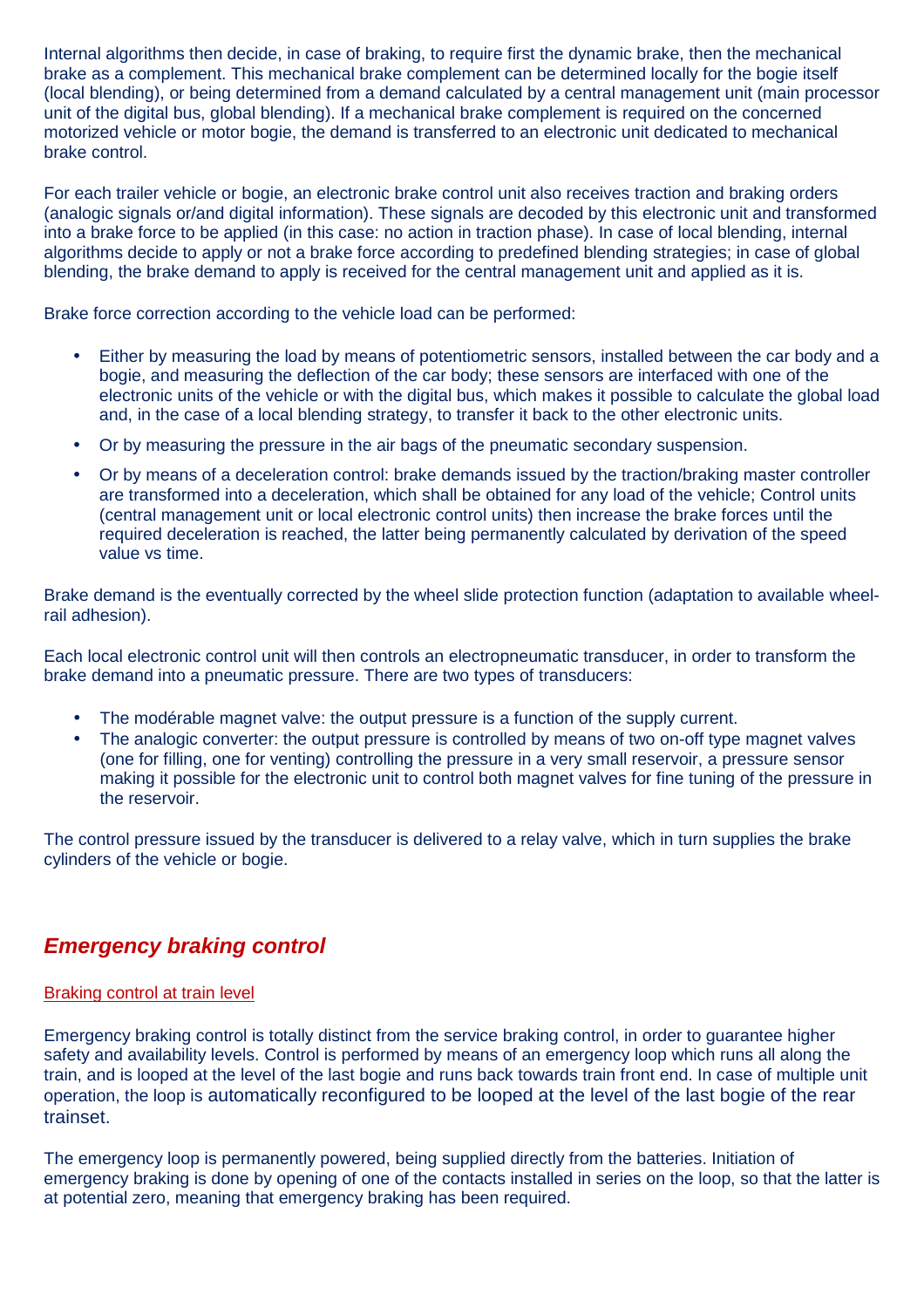Each of the contacts in the loop is actuated by a specific device: emergency position of the traction/braking master controller or safety equipment (dead man's device, speed control, etc.).

## Braking control at bogie level

For each vehicle or bogie, an emergency magnet valve is either directly connected to the emergency loop, or supplied by means of an electric emergency relay directly connected to the emergency loop. When the latter is powered, each emergency magnet valve is kept energized, and delivers no output pressure. When the emergency braking loop is switched off, each emergency magnet valve is de-energized, and supplies a predefined pneumatic pressure corresponding to the emergency braking force.

The output pressure of the emergency magnet valve is supplied to the relay valve, either directly to a specific control chamber (distinct from the one dedicated to service braking) or by interruption of the service braking channel. The relay valve then supplies the brake cylinders of the vehicle or bogie.

Switching off the emergency loop generally requires opening of the main circuit breaker, which inhibits dynamic brake but also guarantees a safe traction inhibition.

In case of local blending strategy, emergency braking information received from the emergency loop means, for each electronic unit, that it shall require a brake force corresponding to emergency braking.

In case of global blending strategy, emergency braking information is also supplied to the central management unit, which in turn forces brake demands to levels corresponding to emergency braking. Emergency braking information also supplied locally to brake control units is then only used as a redundancy to endure a minimum force in case the brake demand received from the central management unit is wrong.

Each control unit then controls forces the output pressure of the electropneumatic transducer to a pressure level corresponding to the emergency braking force: this way of working guarantees that, in case of failure on the emergency magnet valve, the emergency braking force will be required.

Load correction in this case is ensured either by means of the relay valve (if of the load variable type) or by means of a pressure limiting valve connected to the pneumatic secondary suspension or to the load sensor, and enabling the emergency magnet valve to supply an output pressure that is proportional to the load, within the limit of a predefined maximum load.

The wheel slide protection device also ensures a brake force correction if need be, by means of the dump valve(s) installed downstream the relay valve.

# **Generic synoptic diagram of an electropneumatic brake**

As most of the applications for this type of brake system are the metros, we propose under the generic synoptic diagram for this type of vehicle.